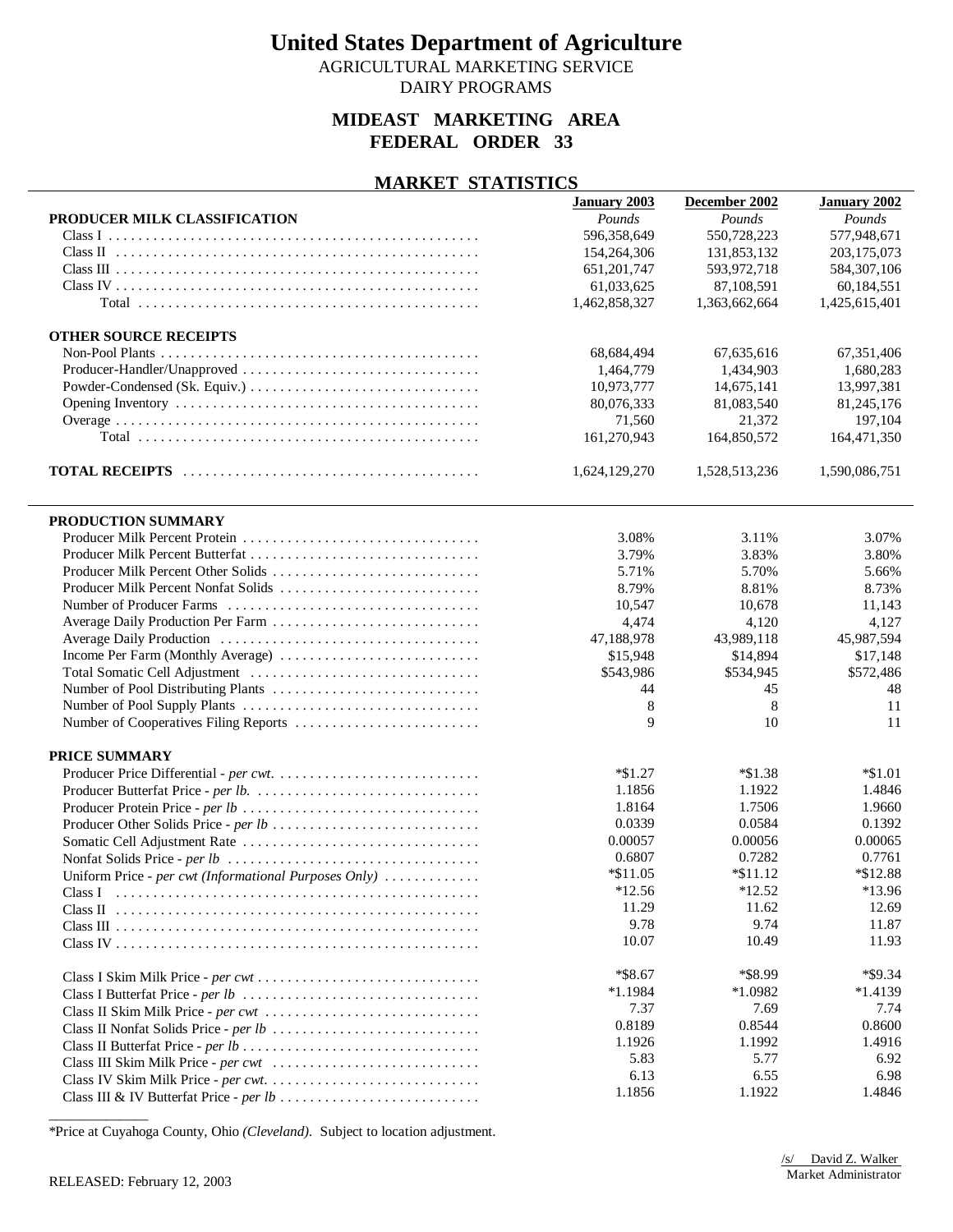AGRICULTURAL MARKETING SERVICE DAIRY PROGRAMS

### **MIDEAST MARKETING AREA FEDERAL ORDER 33**

### **MARKET STATISTICS**

|                                                       | February 2003 | <b>January 2003</b> | February 2002 |
|-------------------------------------------------------|---------------|---------------------|---------------|
| PRODUCER MILK CLASSIFICATION                          | Pounds        | Pounds              | Pounds        |
|                                                       | 521,750,583   | 596,358,649         | 514,236,891   |
|                                                       | 205,814,311   | 154,264,306         | 209,880,750   |
|                                                       | 588,933,668   | 651, 201, 747       | 637,468,707   |
|                                                       | 71,270,693    | 61,033,625          | 111,936,469   |
|                                                       | 1,387,769,255 | 1,462,858,327       | 1,473,522,817 |
|                                                       |               |                     |               |
| <b>OTHER SOURCE RECEIPTS</b>                          |               |                     |               |
|                                                       | 67,208,814    | 68,684,494          | 49,056,470    |
|                                                       | **            | 1,464,779           | 1,522,496     |
|                                                       | 13,440,991    | 10,973,777          | 14,322,532    |
|                                                       | 73,391,883    | 80,076,333          | 84,955,372    |
|                                                       | 5,830         | 71,560              | 15,101        |
|                                                       | 154,047,518   | 161,270,943         | 149,871,971   |
|                                                       |               |                     |               |
|                                                       | 1,541,816,773 | 1,624,129,270       | 1,623,394,788 |
|                                                       |               |                     |               |
| PRODUCTION SUMMARY                                    |               |                     |               |
|                                                       | 3.07%         | 3.08%               | 3.04%         |
|                                                       | 3.77%         | 3.79%               | 3.76%         |
| Producer Milk Percent Other Solids                    | 5.71%         | 5.71%               | 5.71%         |
| Producer Milk Percent Nonfat Solids                   | 8.78%         | 8.79%               | 8.75%         |
|                                                       | 10,505        | 10,547              | 11,254        |
|                                                       | 4,718         | 4,474               | 4,676         |
|                                                       | 49,563,188    | 47,188,978          | 52,625,815    |
|                                                       | \$14,687      | \$15,948            | \$16,846      |
|                                                       | \$375,113     | \$543,986           | \$602,855     |
|                                                       | 43            | 44                  | 46            |
|                                                       | 8             | 8                   | 10            |
| Number of Cooperatives Filing Reports                 | 10            | 9                   | 10            |
|                                                       |               |                     |               |
| PRICE SUMMARY                                         |               |                     |               |
|                                                       | $*\$1.06$     | $*\$1.27$           | $*$ \$0.83    |
|                                                       | 1.1373        | 1.1856              | 1.3817        |
|                                                       | 1.8538        | 1.8164              | 2.0884        |
|                                                       | 0.0240        | 0.0339              | 0.0965        |
|                                                       | 0.00056       | 0.00057             | 0.00064       |
|                                                       | 0.6711        | 0.6807              | 0.7721        |
| Uniform Price - per cwt (Informational Purposes Only) | $*\$10.72$    | $*11.05$            | $*\$12.46$    |
|                                                       | $*12.23$      | $*12.56$            | $*13.95$      |
|                                                       | 10.66         | 11.29               | 12.28         |
|                                                       | 9.66          | 9.78                | 11.63         |
|                                                       | 9.81          | 10.07               | 11.54         |
|                                                       |               |                     |               |
|                                                       | $*$ \$8.20    | $*$ \$8.67          | *\$8.99       |
|                                                       | $*1.2333$     | $*1.1984$           | $*1.5060$     |
| Class II Skim Milk Price - per cwt                    | 6.90          | 7.37                | 7.69          |
|                                                       | 0.7667        | 0.8189              | 0.8544        |
|                                                       | 1.1443        | 1.1926              | 1.3887        |
|                                                       | 5.89          | 5.83                | 7.04          |
|                                                       | 6.04          | 6.13                | 6.95          |
|                                                       | 1.1373        | 1.1856              | 1.3817        |
|                                                       |               |                     |               |

\*Price at Cuyahoga County, Ohio *(Cleveland)*. Subject to location adjustment.

\*\*Restricted, included with Non Pool Plants.

\_\_\_\_\_\_\_\_\_\_\_\_\_\_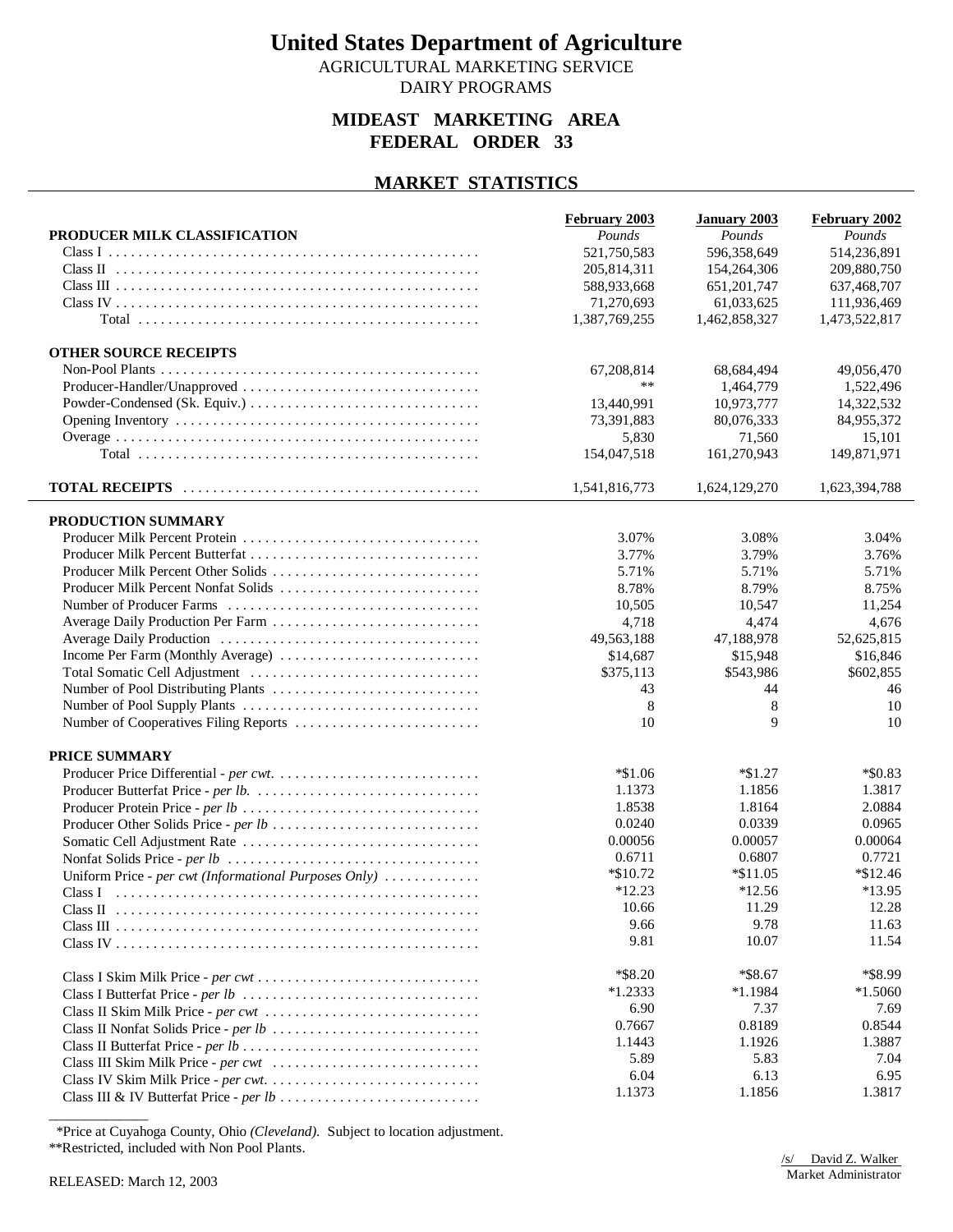AGRICULTURAL MARKETING SERVICE DAIRY PROGRAMS

### **MIDEAST MARKETING AREA FEDERAL ORDER 33**

### **MARKET STATISTICS**

|                                                       | March 2003    | February 2003 | <b>March 2002</b> |
|-------------------------------------------------------|---------------|---------------|-------------------|
| PRODUCER MILK CLASSIFICATION                          | Pounds        | Pounds        | Pounds            |
|                                                       | 545,081,291   | 521,750,583   | 550,370,147       |
|                                                       | 180,086,804   | 205,814,311   | 168, 134, 774     |
|                                                       | 644,622,942   | 588,933,668   | 775, 107, 221     |
|                                                       | 87,002,967    | 71,270,693    | 82,248,591        |
|                                                       | 1,456,794,004 | 1,387,769,255 | 1,575,860,733     |
| <b>OTHER SOURCE RECEIPTS</b>                          |               |               |                   |
|                                                       | 80,312,646    | 67, 208, 814  | 66,760,052        |
| Producer-Handler/Unapproved                           | 1,504,095     | **            | 1,737,880         |
|                                                       | 17,397,028    | 13,440,991    | 14,849,719        |
|                                                       | 78,426,092    | 73,391,883    | 79,989,154        |
|                                                       | 326,047       | 5,830         | 22,178            |
|                                                       | 177,965,908   | 154,047,518   | 163,358,983       |
|                                                       | 1,634,759,912 | 1,541,816,773 | 1,739,219,716     |
| PRODUCTION SUMMARY                                    |               |               |                   |
|                                                       | 3.03%         | 3.07%         | 3.04%             |
| Producer Milk Percent Butterfat                       | 3.74%         | 3.77%         | 3.77%             |
| Producer Milk Percent Other Solids                    | 5.71%         | 5.71%         | 5.72%             |
| Producer Milk Percent Nonfat Solids                   | 8.74%         | 8.78%         | 8.76%             |
|                                                       | 10,470        | 10,505        | 11,794            |
|                                                       | 4,488         | 4,718         | 4,310             |
|                                                       | 46,993,355    | 49,563,188    | 50,834,217        |
|                                                       | \$14,813      | \$14,687      | \$16,454          |
|                                                       | \$352,318     | \$375,113     | \$596,590         |
|                                                       | 43            | 43            | 45                |
|                                                       | 7             | 8             | 11                |
|                                                       | 10            | 10            | 11                |
|                                                       |               |               |                   |
| PRICE SUMMARY                                         |               |               |                   |
|                                                       | $*\$1.25$     | $*1.06$       | $*1.28$           |
|                                                       | 1.1459        | 1.1373        | 1.3638            |
|                                                       | 1.6648        | 1.8538        | 1.8342            |
| Producer Other Solids Price - per lb                  | 0.0206        | 0.0240        | 0.0688            |
|                                                       | 0.00054       | 0.00056       | 0.00060           |
|                                                       | 0.6651        | 0.6711        | 0.7660            |
| Uniform Price - per cwt (Informational Purposes Only) | *\$10.36      | *\$10.72      | $*11.93$          |
|                                                       | $*11.81$      | $*12.23$      | $*13.62$          |
|                                                       | 10.54         | 10.66         | 12.19             |
|                                                       | 9.11          | 9.66          | 10.65             |
|                                                       | 9.79          | 9.81          | 11.42             |
|                                                       | *\$8.04       | *\$8.20       | $*$ \$9.10        |
|                                                       | $*1.1574$     | $*1.2333$     | $*1.3817$         |
| Class II Skim Milk Price - per cwt                    | 6.74          | 6.90          | 7.66              |
|                                                       | 0.7489        | 0.7667        | 0.8511            |
|                                                       | 1.1529        | 1.1443        | 1.3708            |
|                                                       | 5.28          | 5.89          | 6.09              |
|                                                       | 5.99          | 6.04          | 6.89              |
|                                                       | 1.1459        | 1.1373        | 1.3638            |
|                                                       |               |               |                   |

\*Price at Cuyahoga County, Ohio *(Cleveland)*. Subject to location adjustment.

\*\*Restricted, included with Non Pool Plants.

\_\_\_\_\_\_\_\_\_\_\_\_\_\_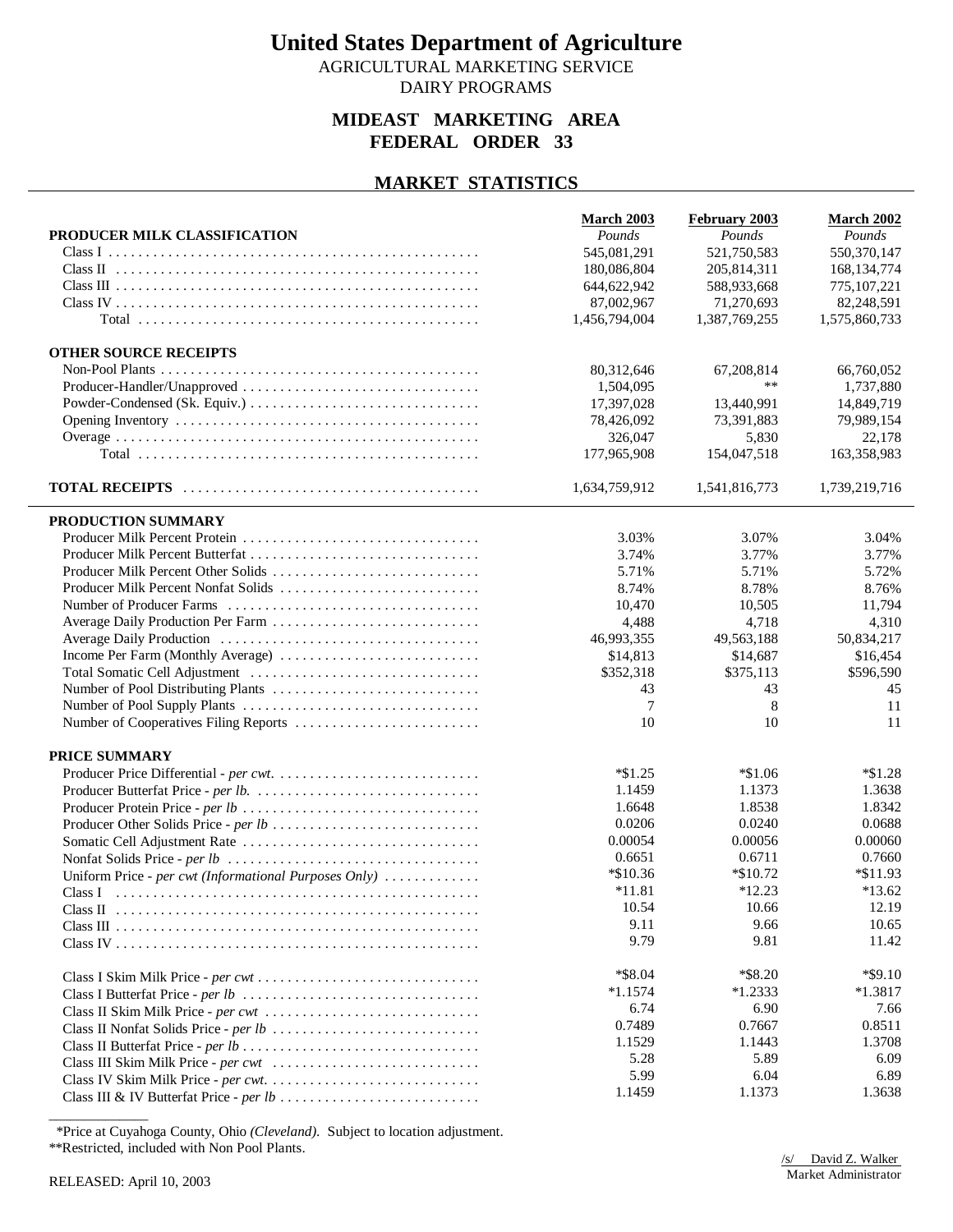AGRICULTURAL MARKETING SERVICE

### DAIRY PROGRAMS

### **MIDEAST MARKETING AREA FEDERAL ORDER 33**

#### **MARKET STATISTICS**

|                                                       | <b>April 2003</b> | March 2003     | April 2002    |
|-------------------------------------------------------|-------------------|----------------|---------------|
| PRODUCER MILK CLASSIFICATION                          | Pounds            | Pounds         | Pounds        |
|                                                       | 533,093,970       | 545,081,291    | 537,590,317   |
|                                                       | 222, 357, 851     | 180,086,804    | 171,657,184   |
|                                                       | 638,078,273       | 644,622,942    | 782,034,326   |
|                                                       | 79,817,039        | 87,002,967     | 66,117,653    |
|                                                       | 1,473,347,133     | 1,456,794,004  | 1,557,399,480 |
|                                                       |                   |                |               |
| <b>OTHER SOURCE RECEIPTS</b>                          |                   |                |               |
|                                                       | 81,669,798        | 80,312,646     | 91,904,132    |
| Producer-Handler/Unapproved                           | **                | 1,504,095      | 1,724,978     |
|                                                       | 19,231,542        | 17,397,028     | 16,994,753    |
|                                                       | 88,890,339        | 78,426,092     | 93,428,387    |
|                                                       | **                | 326,047        | 75,672        |
|                                                       | 189,791,679       | 177,965,908    | 204, 127, 922 |
|                                                       |                   |                |               |
|                                                       | 1,663,138,812     | 1,634,759,912  | 1,761,527,402 |
|                                                       |                   |                |               |
| PRODUCTION SUMMARY                                    |                   |                |               |
|                                                       | 2.99%             | 3.03%          | 2.99%         |
|                                                       | 3.69%             | 3.74%          | 3.72%         |
| Producer Milk Percent Other Solids                    | 5.72%             | 5.71%          | 5.75%         |
| Producer Milk Percent Nonfat Solids                   | 8.71%             | 8.74%          | 8.74%         |
|                                                       |                   |                |               |
|                                                       | 10,357            | 10,470         | 11,503        |
|                                                       | 4,742             | 4,488          | 4,513         |
|                                                       | 49,111,571        | 46,993,355     | 51,913,316    |
|                                                       | \$15,132          | \$14,813       | \$16,405      |
|                                                       | \$436,814         | \$352,318      | \$589,930     |
|                                                       | 43                | 43             | 45            |
|                                                       | $\overline{7}$    | $\overline{7}$ | 11            |
|                                                       | 10                | 10             | 11            |
|                                                       |                   |                |               |
| PRICE SUMMARY                                         |                   |                |               |
|                                                       | $*1.06$           | $*\$1.25$      | $*1.07$       |
|                                                       | 1.1503            | 1.1459         | 1.2890        |
|                                                       | 1.8006            | 1.6648         | 2.0109        |
| Producer Other Solids Price - per lb                  | $***(0.0008)$     | 0.0206         | 0.0566        |
|                                                       | 0.00055           | 0.00054        | 0.00062       |
|                                                       | 0.6564            | 0.6651         | 0.7575        |
| Uniform Price - per cwt (Informational Purposes Only) | $*\$10.47$        | $*10.36$       | $*11.92$      |
|                                                       | $*11.64$          | $*11.81$       | $*13.47$      |
| Class II                                              | 10.44             | 10.54          | 11.88         |
|                                                       | 9.41              | 9.11           | 10.85         |
|                                                       | 9.73              | 9.79           | 11.09         |
|                                                       |                   |                |               |
|                                                       | $*57.92$          | *\$8.04        | *\$8.91       |
|                                                       | $*1.1427$         | $*1.1574$      | $*1.3933$     |
| Class II Skim Milk Price - per cwt                    | 6.62              | 6.74           | 7.61          |
|                                                       | 0.7356            | 0.7489         | 0.8456        |
|                                                       | 1.1573            | 1.1529         | 1.2960        |
|                                                       | 5.58              | 5.28           | 6.57          |
|                                                       | 5.91              | 5.99           | 6.82          |
|                                                       | 1.1503            | 1.1459         | 1.2890        |
|                                                       |                   |                |               |
|                                                       |                   |                |               |

 \*Price at Cuyahoga County, Ohio *(Cleveland)*. Subject to location adjustment. \*\*Restricted, included with Non Pool Plants.

\*\*\*The average wholesale price of dry whey for April 2003 was less than the make allowance contained in the other solids price formula.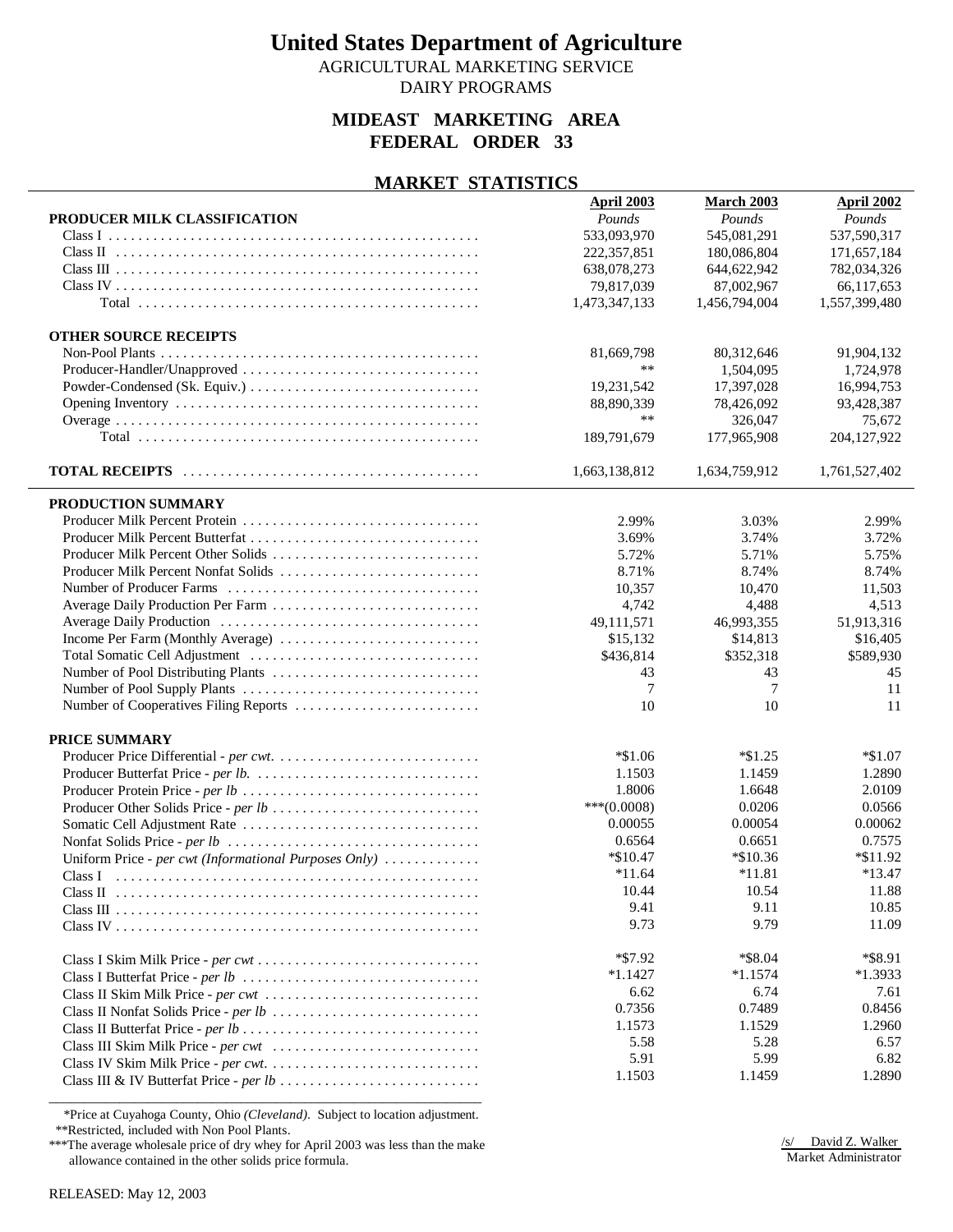AGRICULTURAL MARKETING SERVICE

DAIRY PROGRAMS

### **MIDEAST MARKETING AREA FEDERAL ORDER 33**

#### **MARKET STATISTICS**

|                                                       | <b>May 2003</b> | <b>April 2003</b> | <b>May 2002</b> |
|-------------------------------------------------------|-----------------|-------------------|-----------------|
| PRODUCER MILK CLASSIFICATION                          | Pounds          | Pounds            | Pounds          |
|                                                       | 562, 541, 788   | 533,093,970       | 557,213,864     |
|                                                       | 233,399,394     | 222,357,851       | 236, 181, 123   |
|                                                       | 658,729,700     | 638,078,273       | 848,024,479     |
|                                                       | 78,824,051      | 79,817,039        | 93,789,845      |
|                                                       | 1,533,494,933   | 1,473,347,133     | 1,735,209,311   |
|                                                       |                 |                   |                 |
| <b>OTHER SOURCE RECEIPTS</b>                          |                 |                   |                 |
|                                                       | 85, 313, 123    | 81,669,798        | 81,874,073      |
|                                                       | **              | $***$             | 1,973,973       |
|                                                       | 19,171,958      | 19,231,542        | 17,729,221      |
|                                                       | 82,920,729      | 88,890,339        | 87,530,918      |
|                                                       | 239,293         | $***$             | 57,170          |
|                                                       | 187,645,103     | 189,791,679       | 189, 165, 355   |
|                                                       | 1,721,140,036   | 1,663,138,812     | 1,924,374,666   |
| PRODUCTION SUMMARY                                    |                 |                   |                 |
|                                                       | 2.98%           | 2.99%             | 2.99%           |
|                                                       | 3.62%           | 3.69%             | 3.65%           |
|                                                       | 5.74%           | 5.72%             | 5.74%           |
| Producer Milk Percent Nonfat Solids                   | 8.72%           | 8.71%             | 8.73%           |
|                                                       | 10,312          | 10,357            | 11,737          |
| Average Daily Production Per Farm                     | 4,797           | 4,742             | 4,769           |
|                                                       | 49,467,578      | 49,111,571        | 55,974,494      |
|                                                       | \$15,911        | \$15,132          | \$17,360        |
|                                                       | \$490,087       | \$436,814         | \$705,423       |
|                                                       | 43              | 43                | 45              |
|                                                       | 8               | 7                 | 11              |
|                                                       | 10              | 10                | 11              |
|                                                       |                 |                   |                 |
| <b>PRICE SUMMARY</b>                                  |                 |                   |                 |
|                                                       | $*$ \$0.92      | $*1.06$           | $*$ \$0.81      |
|                                                       | 1.1512          | 1.1503            | 1.1433          |
|                                                       | 1.9275          | 1.8006            | 2.2097          |
|                                                       | ***(0.0144)     | $***(0.0008)$     | 0.0371          |
|                                                       | 0.00057         | 0.00055           | 0.00062         |
|                                                       | 0.6574          | 0.6564            | 0.7572          |
| Uniform Price - per cwt (Informational Purposes Only) | $*10.63$        | $*$ \$10.47       | $*$ \$11.63     |
|                                                       | $*11.71$        | $*11.64$          | $*13.26$        |
|                                                       | 10.43           | 10.44             | 11.29           |
|                                                       | 9.71            | 9.41              | 10.82           |
|                                                       | 9.74            | 9.73              | 10.57           |
|                                                       |                 |                   |                 |
|                                                       | $*$ \$7.91      | $*57.92$          | *\$8.83         |
|                                                       | $*1.1662$       | $*1.1427$         | $*1.3539$       |
| Class II Skim Milk Price - per cwt                    | 6.61            | 6.62              | 7.53            |
|                                                       | 0.7344          | 0.7356            | 0.8367          |
|                                                       | 1.1582          | 1.1573            | 1.1503          |
|                                                       | 5.89            | 5.58              | 7.07            |
|                                                       | 5.92            | 5.91              | 6.81            |
|                                                       | 1.1512          | 1.1503            | 1.1433          |
|                                                       |                 |                   |                 |

 \*Price at Cuyahoga County, Ohio *(Cleveland)*. Subject to location adjustment. \*\*Restricted, included with Non Pool Plants.

\*\*\*The average wholesale price of dry whey for April 2003 was less than the make allowance contained in the other solids price formula.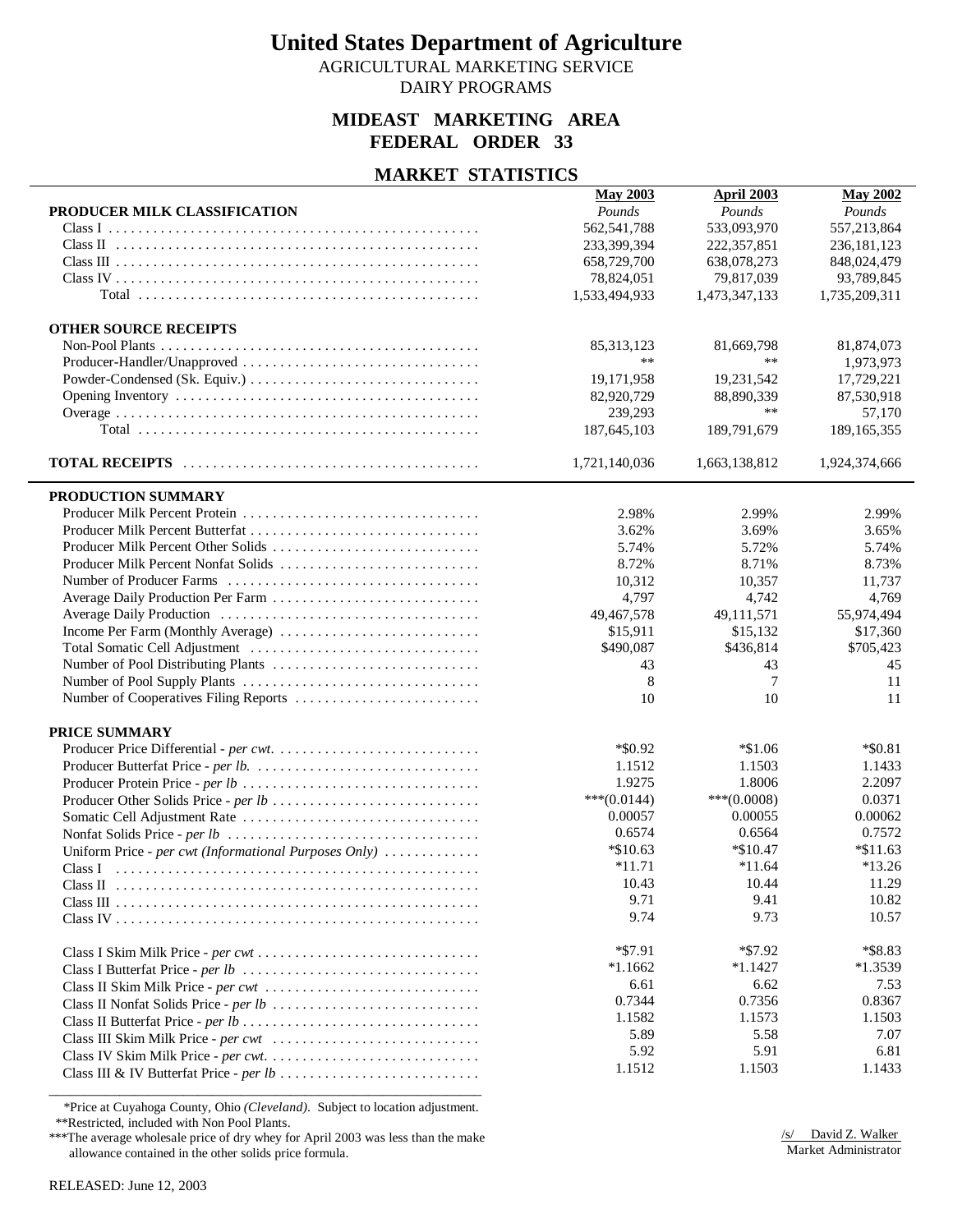AGRICULTURAL MARKETING SERVICE

DAIRY PROGRAMS

### **MIDEAST MARKETING AREA FEDERAL ORDER 33**

### **MARKET STATISTICS**

|                                                       | <b>June 2003</b> | <b>May 2003</b>    | <b>June 2002</b> |
|-------------------------------------------------------|------------------|--------------------|------------------|
| PRODUCER MILK CLASSIFICATION                          | Pounds           | Pounds             | Pounds           |
|                                                       | 485,359,456      | 562,541,788        | 476,322,047      |
|                                                       | 226, 133, 281    | 233,399,394        | 215,793,278      |
|                                                       | 639, 543, 563    | 658,729,700        | 845, 127, 244    |
|                                                       | 78,975,810       | 78,824,051         | 91,913,577       |
|                                                       | 1,430,012,110    | 1,533,494,933      | 1,629,156,146    |
|                                                       |                  |                    |                  |
| <b>OTHER SOURCE RECEIPTS</b>                          |                  |                    |                  |
|                                                       | 87,495,450       | 85, 313, 123<br>** | 62,731,531       |
|                                                       | 1,597,933        |                    | 1,994,382        |
|                                                       | 20,085,214       | 19,171,958         | 19,435,310       |
|                                                       | 75,477,806       | 82,920,729         | 77,886,372       |
|                                                       | 147,338          | 239,293            | 30,189           |
|                                                       | 184,803,741      | 187,645,103        | 162,077,784      |
|                                                       | 1,614,815,851    | 1,721,140,036      | 1,791,233,930    |
| PRODUCTION SUMMARY                                    |                  |                    |                  |
|                                                       | 2.97%            | 2.98%              | 2.94%            |
|                                                       | 3.59%            | 3.62%              | 3.59%            |
|                                                       | 5.73%            | 5.74%              | 5.74%            |
| Producer Milk Percent Nonfat Solids                   | 8.70%            | 8.72%              | 8.68%            |
|                                                       | 10,253           | 10,312             | 11,525           |
|                                                       | 4,649            | 4,797              | 4,712            |
|                                                       | 47,667,070       | 49,467,578         | 54,305,205       |
| Income Per Farm (Monthly Average)                     | \$14,815         | \$15,911           | \$15,780         |
|                                                       | \$346,026        | \$490,087          | \$488,210        |
|                                                       | 43               | 43                 | 44               |
|                                                       | 8                | 8                  | 11               |
|                                                       | 10               | 10                 | 11               |
| PRICE SUMMARY                                         |                  |                    |                  |
|                                                       | *\$0.88          | $*$ \$0.92         | $*1.15$          |
|                                                       | 1.1576           | 1.1512             | 1.1211           |
|                                                       | 1.9434           | 1.9275             | 2.0148           |
|                                                       | $***(0.0200)$    | $***(0.0144)$      | 0.0247           |
|                                                       | 0.00057          | 0.00057            | 0.00059          |
|                                                       | 0.6574           | 0.6574             | 0.7605           |
| Uniform Price - per cwt (Informational Purposes Only) | $*10.63$         | $*$ \$10.63        | $*$ \$11.24      |
|                                                       | $*11.74$         | $*11.71$           | $*13.03$         |
|                                                       | 10.46            | 10.43              | 11.19            |
|                                                       | 9.75             | 9.71               | 10.09            |
|                                                       | 9.76             | 9.74               | 10.52            |
|                                                       |                  |                    |                  |
|                                                       | $*$ \$7.92       | $*$ \$7.91         | $*$ \$9.23       |
|                                                       | $*1.1700$        | $*1.1662$          | $*1.1777$        |
| Class II Skim Milk Price - per cwt                    | 6.62             | 6.61               | 7.50             |
|                                                       | 0.7356           | 0.7344             | 0.8333           |
|                                                       | 1.1646           | 1.1582             | 1.1281           |
|                                                       | 5.91             | 5.89               | 6.39             |
|                                                       | 5.92             | 5.92               | 6.84             |
|                                                       | 1.1576           | 1.1512             | 1.1211           |
|                                                       |                  |                    |                  |

\*Price at Cuyahoga County, Ohio *(Cleveland)*. Subject to location adjustment.

\*\*Restricted, included with Non Pool Plants.

\*\*\*The average wholesale price of dry whey was less than the make allowance contained in the other solids price formula.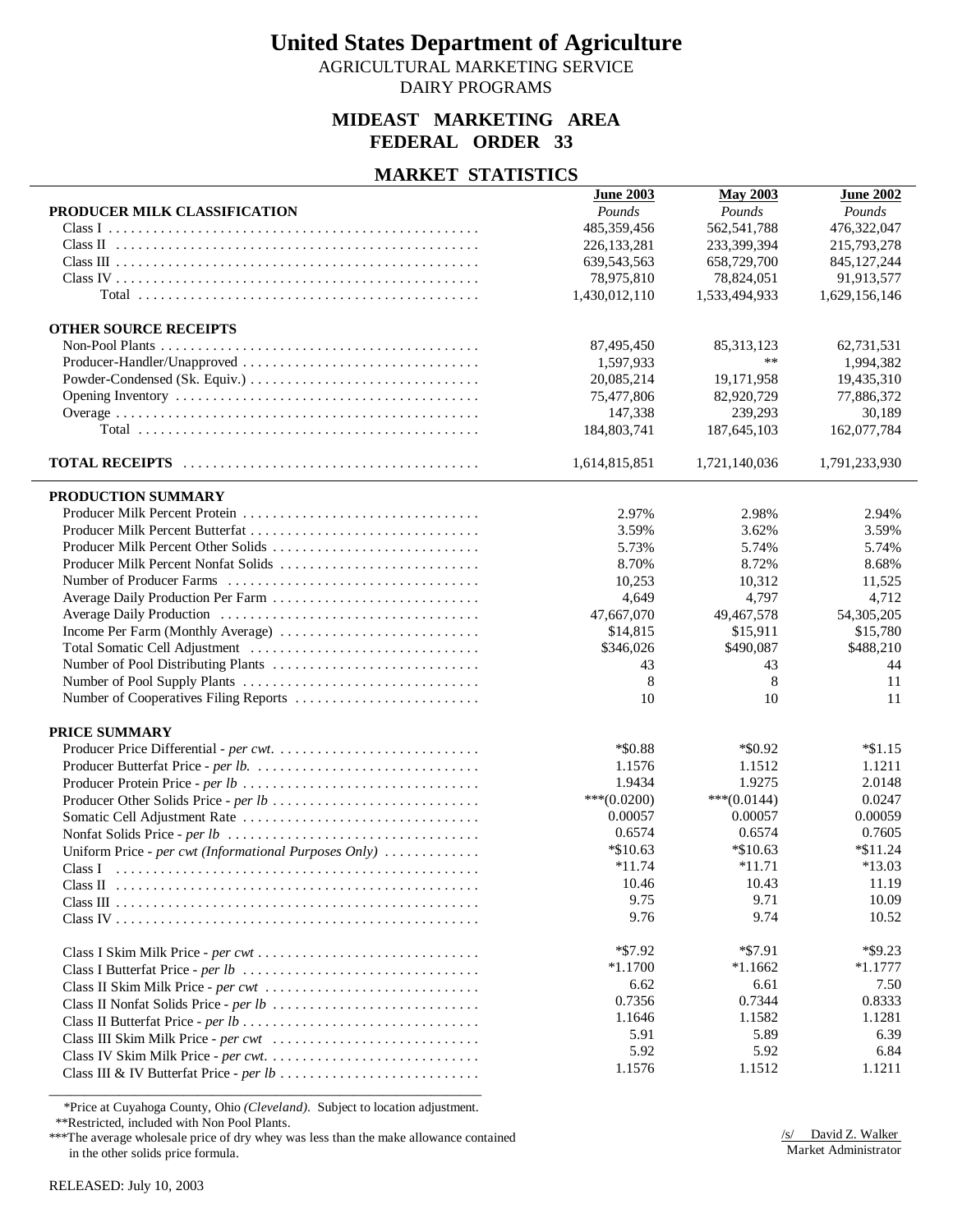AGRICULTURAL MARKETING SERVICE

DAIRY PROGRAMS

### **MIDEAST MARKETING AREA FEDERAL ORDER 33**

### **MARKET STATISTICS**

|                                                       | <b>July 2003</b> | <b>June 2003</b> | <b>July 2002</b> |
|-------------------------------------------------------|------------------|------------------|------------------|
| PRODUCER MILK CLASSIFICATION                          | Pounds           | Pounds           | Pounds           |
|                                                       | 521,934,715      | 485,359,456      | 522,927,772      |
|                                                       | 251,726,536      | 226, 133, 281    | 102,187,085      |
|                                                       | 183,838,831      | 639, 543, 563    | 779,755,040      |
|                                                       | 60,781,149       | 78,975,810       | 25,250,042       |
|                                                       | 1,018,281,231    | 1,430,012,110    | 1,430,119,939    |
| <b>OTHER SOURCE RECEIPTS</b>                          |                  |                  |                  |
|                                                       | 51,274,924       | 87,495,450       | 51,806,233       |
|                                                       | $***$            | 1,597,933        | 1,920,189        |
|                                                       | 21,634,118       | 20,085,214       | 21,945,169       |
|                                                       | 77,402,822       | 75,477,806       | 72,917,284       |
|                                                       | 71,692           | 147,338          | 41,181           |
|                                                       | 150,383,556      | 184,803,741      | 148,630,056      |
|                                                       |                  |                  |                  |
|                                                       | 1,168,664,787    | 1,614,815,851    | 1,578,749,995    |
| PRODUCTION SUMMARY                                    |                  |                  |                  |
|                                                       | 2.92%            | 2.97%            | 2.90%            |
|                                                       | 3.53%            | 3.59%            | 3.52%            |
| Producer Milk Percent Other Solids                    | 5.70%            | 5.73%            | 5.72%            |
| Producer Milk Percent Nonfat Solids                   | 8.62%            | 8.70%            | 8.62%            |
|                                                       | 9,385            | 10,253           | 11,349           |
|                                                       | 3,500            | 4,649            | 4,065            |
|                                                       | 32,847,782       | 47,667,070       | 46,132,901       |
|                                                       | \$12,454         | \$14,815         | \$13,341         |
|                                                       | \$58,213         | \$346,026        | \$23,375         |
|                                                       | 44               | 43               | 44               |
|                                                       | 7                | 8                | 7                |
| Number of Cooperatives Filing Reports                 | 9                | 10               | 11               |
| <b>PRICE SUMMARY</b>                                  |                  |                  |                  |
|                                                       | $*$ \$(0.10)     | *\$0.88          | $*\$1.52$        |
|                                                       | 1.2055           | 1.1576           | 1.0929           |
|                                                       | 2.5480           | 1.9434           | 1.8095           |
|                                                       | $***(0.0124)$    | $***(0.0200)$    | 0.0150           |
| Producer Other Solids Price - per lb                  |                  |                  |                  |
|                                                       | 0.00067          | 0.00057          | 0.00055          |
|                                                       | 0.6605           | 0.6574           | 0.7633           |
| Uniform Price - per cwt (Informational Purposes Only) | $*$ \$11.68      | $*$ \$10.63      | $*$ \$10.85      |
|                                                       | $*11.77$         | $*11.74$         | $*12.62$         |
|                                                       | 10.63            | 10.46            | 11.14            |
|                                                       | 11.78            | 9.75             | 9.33             |
|                                                       | 9.95             | 9.76             | 10.45            |
|                                                       | $*$ \$7.92       | $*$ \$7.92       | $*$ \$8.85       |
|                                                       | $*1.1790$        | $*1.1700$        | $*1.1643$        |
| Class II Skim Milk Price - per cwt                    | 6.62             | 6.62             | 7.55             |
|                                                       | 0.7356           | 0.7356           | 0.8389           |
|                                                       | 1.2125           | 1.1646           | 1.0999           |
|                                                       | 7.83             | 5.91             | 5.70             |
|                                                       | 5.94             | 5.92             | 6.87             |
|                                                       | 1.2055           | 1.1576           | 1.0929           |
|                                                       |                  |                  |                  |

\*Price at Cuyahoga County, Ohio *(Cleveland)*. Subject to location adjustment.

\*\*Restricted, included with Non Pool Plants.

\*\*\*The average wholesale price of dry whey was less than the make allowance contained in the other solids price formula.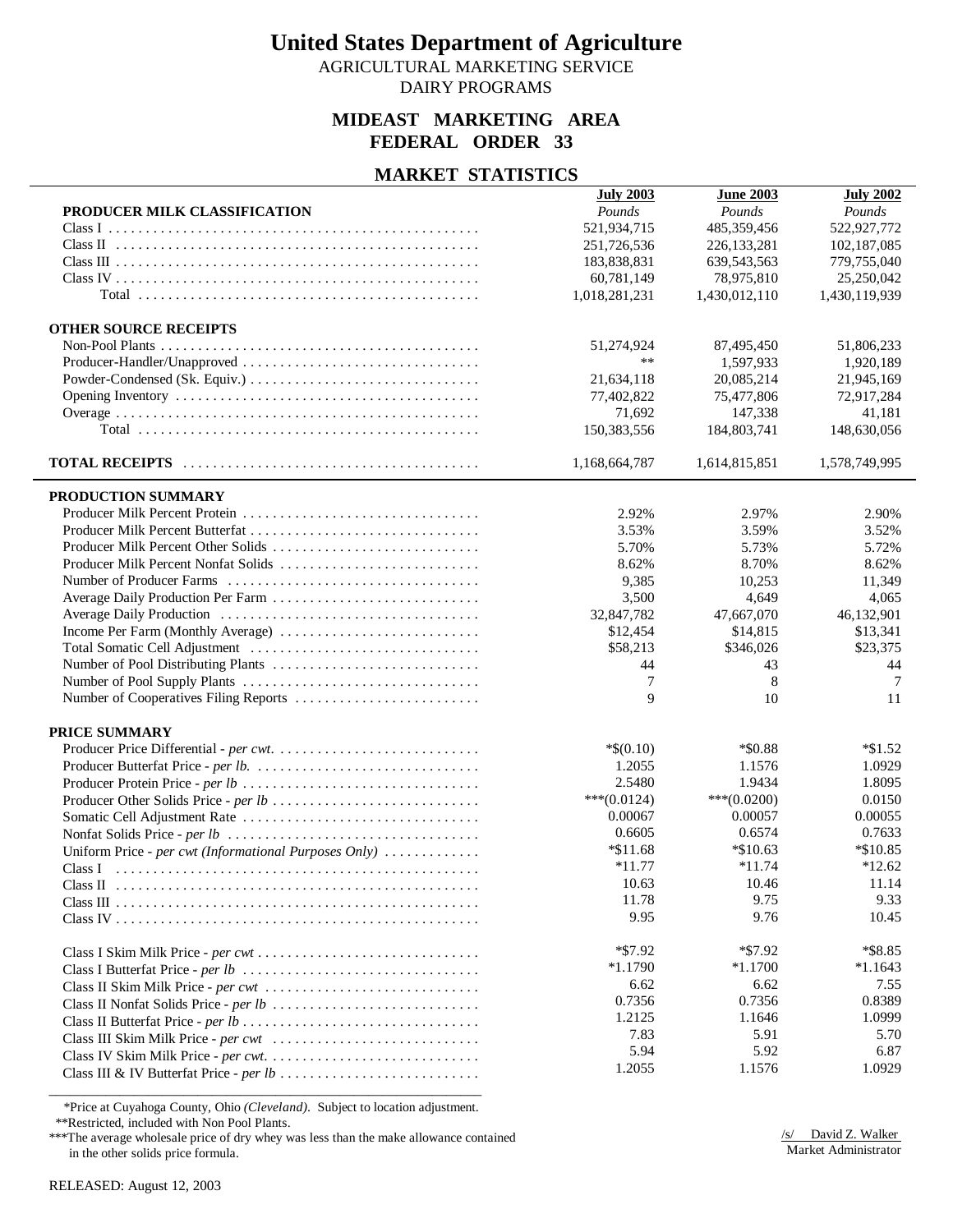AGRICULTURAL MARKETING SERVICE

DAIRY PROGRAMS

### **MIDEAST MARKETING AREA FEDERAL ORDER 33**

#### **MARKET STATISTICS**

|                                                       | <b>August 2003</b> | <b>July 2003</b> | <b>August 2002</b> |
|-------------------------------------------------------|--------------------|------------------|--------------------|
| PRODUCER MILK CLASSIFICATION                          | Pounds             | Pounds           | Pounds             |
|                                                       | 542,569,454        | 521,934,715      | 565,655,752        |
|                                                       | 245,786,394        | 251,726,536      | 227,682,694        |
|                                                       | 138,100,258        | 183,838,831      | 529,398,459        |
|                                                       | 81,655,595         | 60,781,149       | 36,795,071         |
|                                                       | 1,008,111,701      | 1,018,281,231    | 1,359,531,976      |
|                                                       |                    |                  |                    |
| <b>OTHER SOURCE RECEIPTS</b>                          |                    |                  |                    |
|                                                       | 10,144,891         | 51,274,924       | 78,989,693         |
|                                                       |                    | $\ast$           | 1,695,282          |
|                                                       | 18,543,083         | 21,634,118       | 20,164,936         |
|                                                       | 69,885,376         | 77,402,822       | 77,709,426         |
|                                                       | 499,674            | 71,692           | 44,325             |
|                                                       | 99,073,024         | 150,383,556      | 178,603,662        |
|                                                       |                    |                  |                    |
|                                                       | 1,107,184,725      | 1,168,664,787    | 1,538,135,638      |
|                                                       |                    |                  |                    |
| PRODUCTION SUMMARY                                    |                    |                  |                    |
|                                                       | 2.93%              | 2.92%            | 2.92%              |
|                                                       | 3.54%              | 3.53%            | 3.52%              |
|                                                       | 5.69%              | 5.70%            | 5.70%              |
| Producer Milk Percent Nonfat Solids                   | 8.62%              | 8.62%            | 8.62%              |
|                                                       | 10,724             | **8,088          | 10,791             |
|                                                       | 3,032              | $**4,061$        | 4,064              |
|                                                       | 32,519,732         | 32,847,782       | 43,855,870         |
| Income Per Farm (Monthly Average)                     | \$11,653           | **\$14,452       | \$13,826           |
|                                                       | \$37,061           | \$58,213         | (\$147,616)        |
|                                                       | 43                 | 44               | 44                 |
|                                                       | 7                  | 7                | 9                  |
|                                                       | 9                  | 9                | 10                 |
|                                                       |                    |                  |                    |
| PRICE SUMMARY                                         |                    |                  |                    |
|                                                       | ***\$ $(1.20)$     | $***\$(0.10)$    | $***1.65$          |
|                                                       | 1.2514             | 1.2055           | 1.0701             |
|                                                       | 3.1438             | 2.5480           | 1.9021             |
|                                                       | 0.0026             | $***(0.0124)$    | 0.0177             |
|                                                       | 0.00077            | 0.00067          | 0.00056            |
|                                                       | 0.6638             | 0.6605           | 0.7674             |
| Uniform Price - per cwt (Informational Purposes Only) | ***\$12.60         | ***\$11.68       | $***11.19$         |
|                                                       | $***12.97$         | $***11.77$       | $***12.48$         |
|                                                       | 10.81              | 10.63            | 11.07              |
|                                                       | 13.80              | 11.78            | 9.54               |
|                                                       | 10.14              | 9.95             | 10.41              |
|                                                       |                    |                  |                    |
|                                                       | $***$ \$9.07       | $***192$         | ***\$8.86          |
|                                                       | $***1.2054$        | $***1.1790$      | $***1.1222$        |
| Class II Skim Milk Price - per cwt                    | 6.64               | 6.62             | 7.56               |
|                                                       | 0.7378             | 0.7356           | 0.8400             |
|                                                       | 1.2584             | 1.2125           | 1.0771             |
|                                                       | 9.76               | 7.83             | 6.00               |
|                                                       | 5.97               | 5.94             | 6.91               |
|                                                       | 1.2514             | 1.2055           | 1.0701             |
|                                                       |                    |                  |                    |

\*Restricted, included with Non Pool Plants.

\*\*Revised

\*\*\*Price at Cuyahoga County, Ohio *(Cleveland)*. Subject to location adjustment.

\*\*\*\*The average wholesale price of dry whey was less than the make allowance contained in the other solids price formula.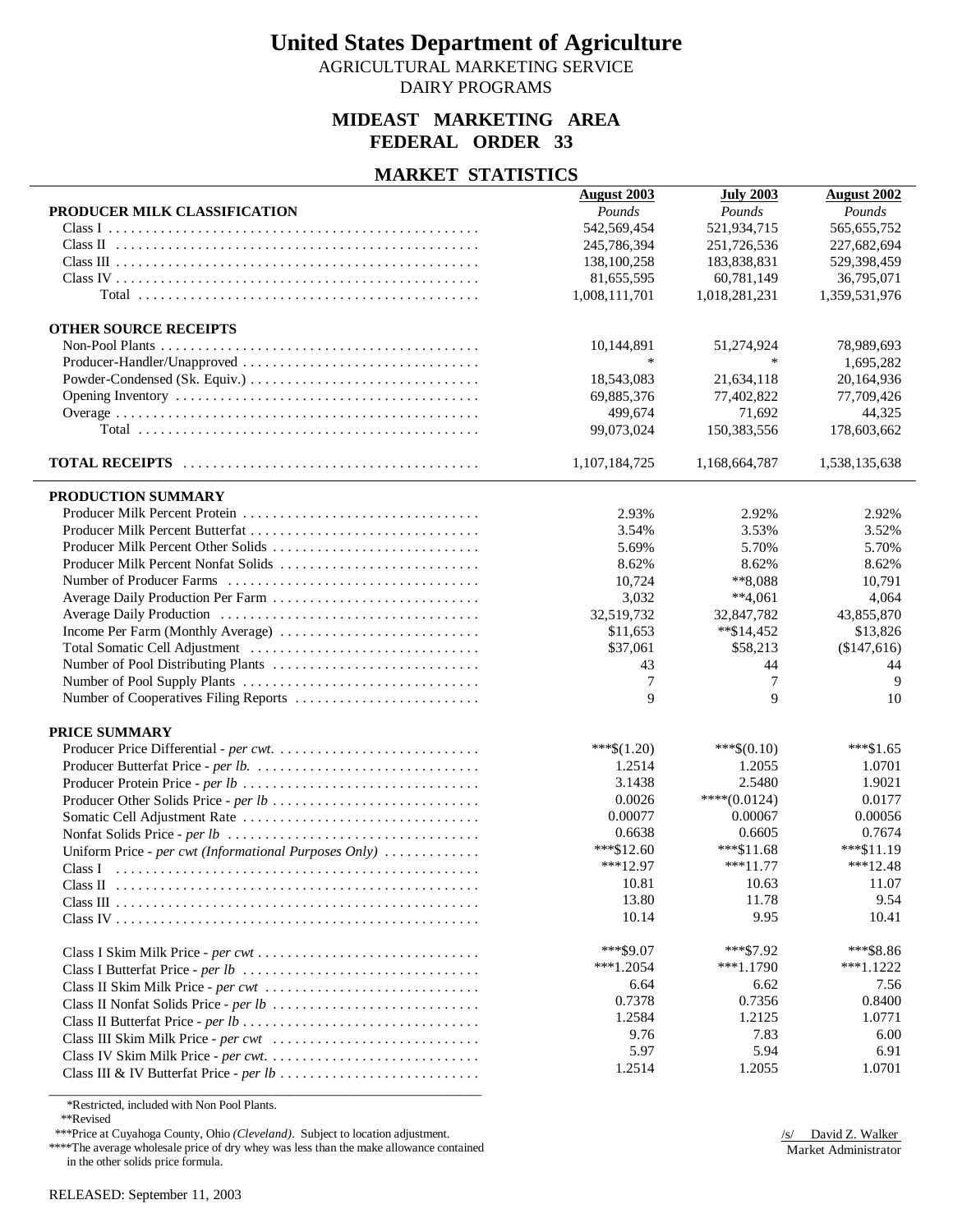AGRICULTURAL MARKETING SERVICE

DAIRY PROGRAMS

### **MIDEAST MARKETING AREA FEDERAL ORDER 33**

### **MARKET STATISTICS**

|                                                       | September 2003 | <b>August 2003</b> | September 2002 |
|-------------------------------------------------------|----------------|--------------------|----------------|
| PRODUCER MILK CLASSIFICATION                          | Pounds         | Pounds             | Pounds         |
|                                                       | 550,838,355    | 542,569,454        | 541,081,574    |
|                                                       | 248,701,436    | 245,786,394        | 216,284,385    |
|                                                       | 156, 159, 388  | 138,100,258        | 586,798,464    |
|                                                       | 50,532,590     | 81,655,595         | 54,565,671     |
|                                                       | 1,006,231,769  | 1,008,111,701      | 1,398,730,094  |
|                                                       |                |                    |                |
| <b>OTHER SOURCE RECEIPTS</b>                          |                |                    |                |
|                                                       | 10,873,401     | 10,144,891         | 56,374,092     |
|                                                       | 244,742        | $\ast$             | 1,664,467      |
|                                                       | 16,911,086     | 18,543,083         | 18,177,850     |
|                                                       | 90,583,677     | 69,885,376         | 71,328,941     |
|                                                       | 53,482         | 499,674            | 95,065         |
|                                                       | 118,666,388    | 99,073,024         | 147,640,415    |
|                                                       | 1,124,898,157  | 1,107,184,725      | 1,546,370,509  |
|                                                       |                |                    |                |
| PRODUCTION SUMMARY                                    |                |                    |                |
|                                                       | 3.01%          | 2.93%              | 2.99%          |
|                                                       | 3.61%          | 3.54%              | 3.60%          |
| Producer Milk Percent Nonfat Solids                   | 5.69%          | 5.69%              | 5.70%          |
|                                                       | 8.70%          | 8.62%<br>10.724    | 8.69%          |
|                                                       | 10,601         |                    | 10,962         |
|                                                       | 3,164          | 3,032              | 4,253          |
|                                                       | 33,541,059     | 32,519,732         | 46,624,336     |
| Income Per Farm (Monthly Average)                     | \$13,372       | \$11,653           | \$14,196       |
|                                                       | \$149,726      | \$37,061           | \$83,733       |
|                                                       | 43             | 43                 | 44             |
|                                                       | 7              | 7                  | 9              |
|                                                       | 10             | 9                  | 10             |
| PRICE SUMMARY                                         |                |                    |                |
|                                                       | $**\$(0.37)$   | $**\$(1.20)$       | $**\$1.17$     |
|                                                       | 1.2218         | 1.2514             | 1.0099         |
|                                                       | 3.3180         | 3.1438             | 2.0646         |
|                                                       | 0.0170         | 0.0026             | 0.0367         |
|                                                       | 0.00080        | 0.00077            | 0.00057        |
|                                                       | 0.6644         | 0.6638             | 0.7696         |
| Uniform Price - per cwt (Informational Purposes Only) | **\$13.93      | **\$12.60          | $*$ \$11.09    |
|                                                       | $**15.71$      | $*12.97$           | $*12.46$       |
|                                                       | 10.76          | 10.81              | 10.91          |
|                                                       | 14.30          | 13.80              | 9.92           |
|                                                       | 10.05          | 10.14              | 10.22          |
|                                                       | $*$ \$11.51    | $*$ \$9.07         | **\$8.92       |
|                                                       | $*1.3144$      | $*1.2054$          | $*1.1005$      |
|                                                       | 6.69           | 6.64               | 7.62           |
|                                                       | 0.7433         | 0.7378             | 0.8467         |
|                                                       | 1.2288         | 1.2584             | 1.0169         |
|                                                       | 10.39          | 9.76               | 6.62           |
|                                                       | 5.98           | 5.97               | 6.93           |
|                                                       | 1.2218         | 1.2514             | 1.0099         |
|                                                       |                |                    |                |

\*Restricted, included with Non Pool Plants.

\*\*Price at Cuyahoga County, Ohio *(Cleveland)*. Subject to location adjustment.

\_\_\_\_\_\_\_\_\_\_\_\_\_\_\_\_\_\_\_\_\_\_\_\_\_\_\_\_\_\_\_\_\_\_\_\_\_\_\_\_\_\_\_\_\_\_\_\_\_\_\_\_\_\_\_\_\_\_\_\_\_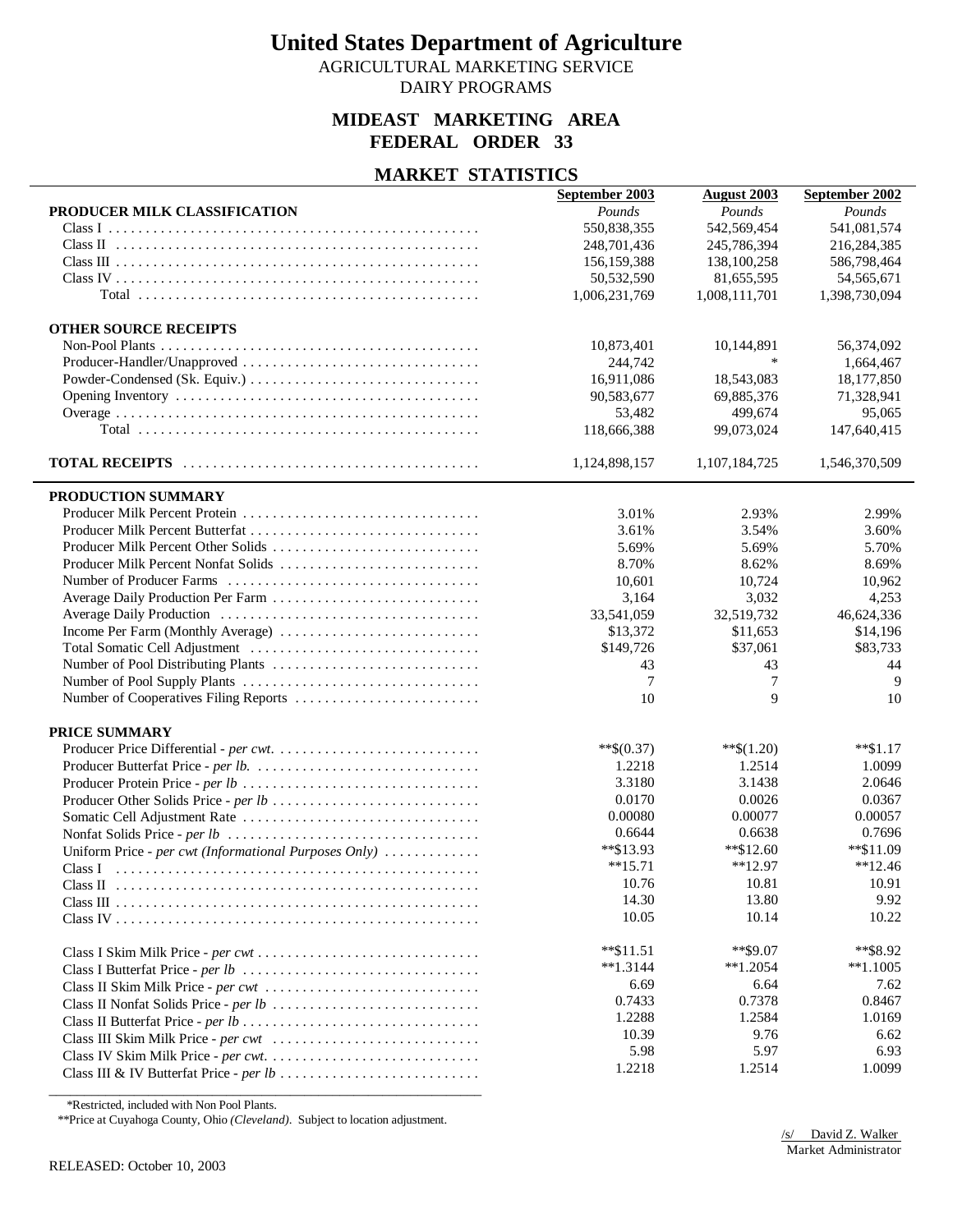AGRICULTURAL MARKETING SERVICE DAIRY PROGRAMS

### **MIDEAST MARKETING AREA FEDERAL ORDER 33**

### **MARKET STATISTICS**

|                                                       | October 2003  | September 2003 | October 2002  |
|-------------------------------------------------------|---------------|----------------|---------------|
| PRODUCER MILK CLASSIFICATION                          | Pounds        | Pounds         | Pounds        |
| Class I                                               | 585,797,116   | 550,838,355    | 590,239,828   |
|                                                       | 222,376,756   | 248,701,436    | 224,554,569   |
|                                                       | 213,915,911   | 156, 159, 388  | 600,961,675   |
|                                                       | 58,090,552    | 50,532,590     | 53.971.071    |
|                                                       | 1,080,180,335 | 1,006,231,769  | 1,469,727,143 |
| <b>OTHER SOURCE RECEIPTS</b>                          |               |                |               |
|                                                       | 32,940,656    | 10,873,401     | 43,534,460    |
| Producer-Handler/Unapproved                           | 1,342,765     | 244,742        | 1,611,469     |
|                                                       | 13,046,976    | 16,911,086     | 17,371,419    |
|                                                       |               | 90,583,677     |               |
|                                                       | 77,271,338    |                | 83,715,886    |
|                                                       | 25,725        | 53,482         | 47,781        |
|                                                       | 124,627,460   | 118,666,388    | 146,281,015   |
|                                                       | 1,204,807,795 | 1,124,898,157  | 1,616,008,158 |
| PRODUCTION SUMMARY                                    |               |                |               |
|                                                       | 3.11%         | 3.01%          | 3.10%         |
|                                                       | 3.73%         | 3.61%          | 3.73%         |
| Producer Milk Percent Other Solids                    | 5.67%         | 5.69%          | 5.69%         |
| Producer Milk Percent Nonfat Solids                   | 8.78%         | 8.70%          | 8.79%         |
|                                                       | 10,443        | 10,601         | 10,955        |
|                                                       | 3,337         | 3,164          | 4,328         |
|                                                       | 34,844,527    | 33,541,059     | 47,410,553    |
|                                                       | \$15,432      | \$13,372       | \$15,759      |
|                                                       | \$478,223     | \$149,726      | \$418,498     |
|                                                       | 43            | 43             | 44            |
|                                                       | 8             | 7              | 9             |
| Number of Cooperatives Filing Reports                 | 10            | 10             | 10            |
| PRICE SUMMARY                                         |               |                |               |
|                                                       | $*$ \$(0.14)  | $*$(0.37)$     | $*$ \$0.60    |
|                                                       | 1.2553        | 1.2218         | 1.0726        |
|                                                       | 3.2815        | 3.3180         | 2.1839        |
|                                                       | 0.0311        | 0.0170         | 0.0755        |
|                                                       | 0.00080       | 0.00080        | 0.00060       |
|                                                       | 0.6642        | 0.6644         | 0.7765        |
|                                                       | $*\$14.25$    | *\$13.93       | $*$ \$11.32   |
| Uniform Price - per cwt (Informational Purposes Only) | $*16.27$      | $*15.71$       | $*12.15$      |
|                                                       | 10.84         | 10.76          | 11.12         |
| Class II                                              |               |                |               |
|                                                       | 14.39         | 14.30          | 10.72         |
|                                                       | 10.16         | 10.05          | 10.50         |
|                                                       | $*$ \$12.43   | $*11.51$       | *\$8.91       |
|                                                       | $*1.2207$     | $*1.3144$      | $*1.0135$     |
| Class II Skim Milk Price - per cwt                    | 6.66          | 6.69           | 7.61          |
|                                                       | 0.7400        | 0.7433         | 0.8456        |
|                                                       | 1.2623        | 1.2288         | 1.0796        |
|                                                       | 10.36         | 10.39          | 7.22          |
|                                                       | 5.98          | 5.98           | 6.99          |
|                                                       | 1.2553        | 1.2218         | 1.0726        |

\_\_\_\_\_\_\_\_\_\_\_\_\_\_\_\_\_\_\_\_\_\_\_\_\_\_\_\_\_\_\_\_\_\_\_\_\_\_\_\_\_\_\_\_\_\_\_\_\_\_\_\_\_\_\_\_\_\_\_\_\_ \*Price at Cuyahoga County, Ohio *(Cleveland)*. Subject to location adjustment.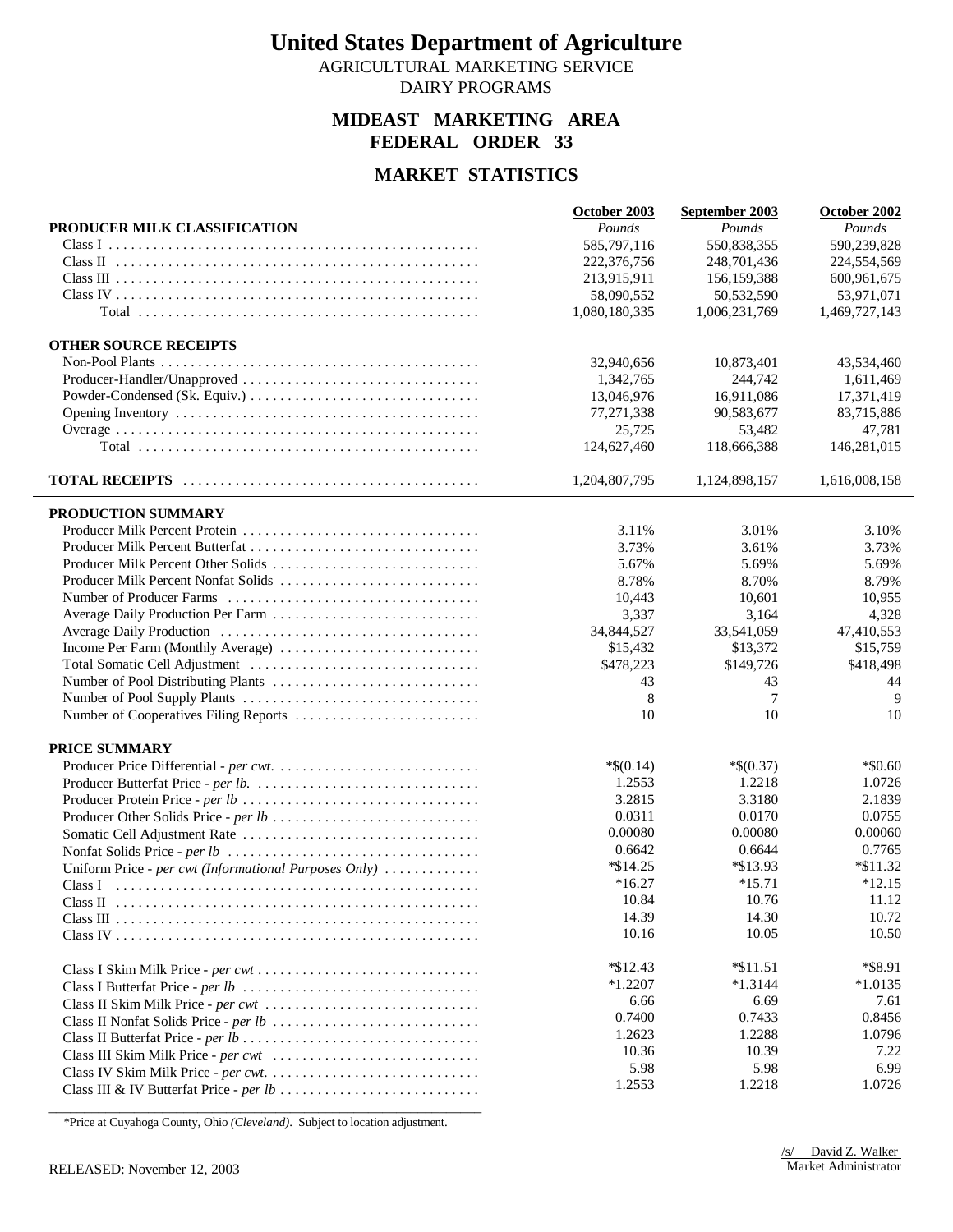AGRICULTURAL MARKETING SERVICE DAIRY PROGRAMS

### **MIDEAST MARKETING AREA FEDERAL ORDER 33**

### **MARKET STATISTICS**

| PRODUCER MILK CLASSIFICATION                          | November 2003<br>Pounds | October 2003<br>Pounds | November 2002<br>Pounds |
|-------------------------------------------------------|-------------------------|------------------------|-------------------------|
|                                                       | 539,191,395             | 585,797,116            |                         |
| Class I                                               | 208,978,518             | 222,376,756            | 568,214,641             |
|                                                       |                         |                        | 139,984,315             |
|                                                       | 605,980,454             | 213,915,911            | 561,126,534             |
|                                                       | 83,377,094              | 58,090,552             | 51,454,511              |
|                                                       | 1,437,527,461           | 1,080,180,335          | 1,320,780,001           |
| <b>OTHER SOURCE RECEIPTS</b>                          |                         |                        |                         |
|                                                       | 28,534,907              | 32,940,656             | 44,646,957              |
|                                                       | 1,137,643               | 1,342,765              | 1,417,737               |
|                                                       | 13,155,417              | 13,046,976             | 13,674,415              |
|                                                       | 75,478,104              | 77,271,338             | 84,325,620              |
|                                                       | 526,792                 | 25,725                 | 151,410                 |
|                                                       | 118,832,863             | 124,627,460            | 144,216,139             |
|                                                       |                         |                        |                         |
|                                                       | 1,556,360,324           | 1,204,807,795          | 1,464,996,140           |
| PRODUCTION SUMMARY                                    |                         |                        |                         |
|                                                       | 3.10%                   | 3.11%                  | 3.13%                   |
|                                                       | 3.78%                   | 3.73%                  | 3.83%                   |
|                                                       | 5.69%                   | 5.67%                  | 5.68%                   |
| Producer Milk Percent Nonfat Solids                   | 8.79%                   | 8.78%                  | 8.81%                   |
|                                                       | 10,543                  | 10,443                 | 10,907                  |
|                                                       | 4,545                   | 3,337                  | 4,036                   |
|                                                       | 47,917,582              | 34,844,527             | 44,026,000              |
| Income Per Farm (Monthly Average)                     | \$19,891                | \$15,432               | \$14,183                |
|                                                       | \$825,226               | \$478,223              | \$471,648               |
|                                                       | 44                      | 43                     | 44                      |
|                                                       | 8                       | 8                      | 9                       |
| Number of Cooperatives Filing Reports                 | 10                      | 10                     | $\mathbf Q$             |
|                                                       |                         |                        |                         |
| <b>PRICE SUMMARY</b>                                  |                         |                        |                         |
|                                                       | $*$ \$0.46              | $*$ \$(0.14)<br>1.2553 | $*\$1.33$               |
|                                                       | 1.2877                  |                        | 1.0923                  |
|                                                       | 2.9267                  | 3.2815                 | 1.8469                  |
|                                                       | 0.0368                  | 0.0311                 | 0.0850                  |
|                                                       | 0.00075                 | 0.00080                | 0.00056                 |
|                                                       | 0.6663                  | 0.6642                 | 0.7777                  |
| Uniform Price - per cwt (Informational Purposes Only) | *\$13.93                | $*\$14.25$             | $*$ \$11.17             |
|                                                       | $*16.37$                | $*16.27$               | $*12.60$                |
| Class II                                              | 10.99                   | 10.84                  | 11.26                   |
|                                                       | 13.47                   | 14.39                  | 9.84                    |
|                                                       | 10.30                   | 10.16                  | 10.58                   |
|                                                       | $*$ \$12.33             | $*$ \$12.43            | $*$ \$9.20              |
|                                                       | $*1.2763$               | $*1.2207$              | $*1.0623$               |
| Class II Skim Milk Price - per cwt                    | 6.69                    | 6.66                   | 7.68                    |
|                                                       | 0.7433                  | 0.7400                 | 0.8533                  |
|                                                       | 1.2947                  | 1.2623                 | 1.0993                  |
|                                                       | 9.29                    | 10.36                  | 6.23                    |
|                                                       | 6.00                    | 5.98                   | 7.00                    |
|                                                       | 1.2877                  | 1.2553                 | 1.0923                  |
|                                                       |                         |                        |                         |

\_\_\_\_\_\_\_\_\_\_\_\_\_\_\_\_\_\_\_\_\_\_\_\_\_\_\_\_\_\_\_\_\_\_\_\_\_\_\_\_\_\_\_\_\_\_\_\_\_\_\_\_\_\_\_\_\_\_\_\_\_ \*Price at Cuyahoga County, Ohio *(Cleveland)*. Subject to location adjustment.